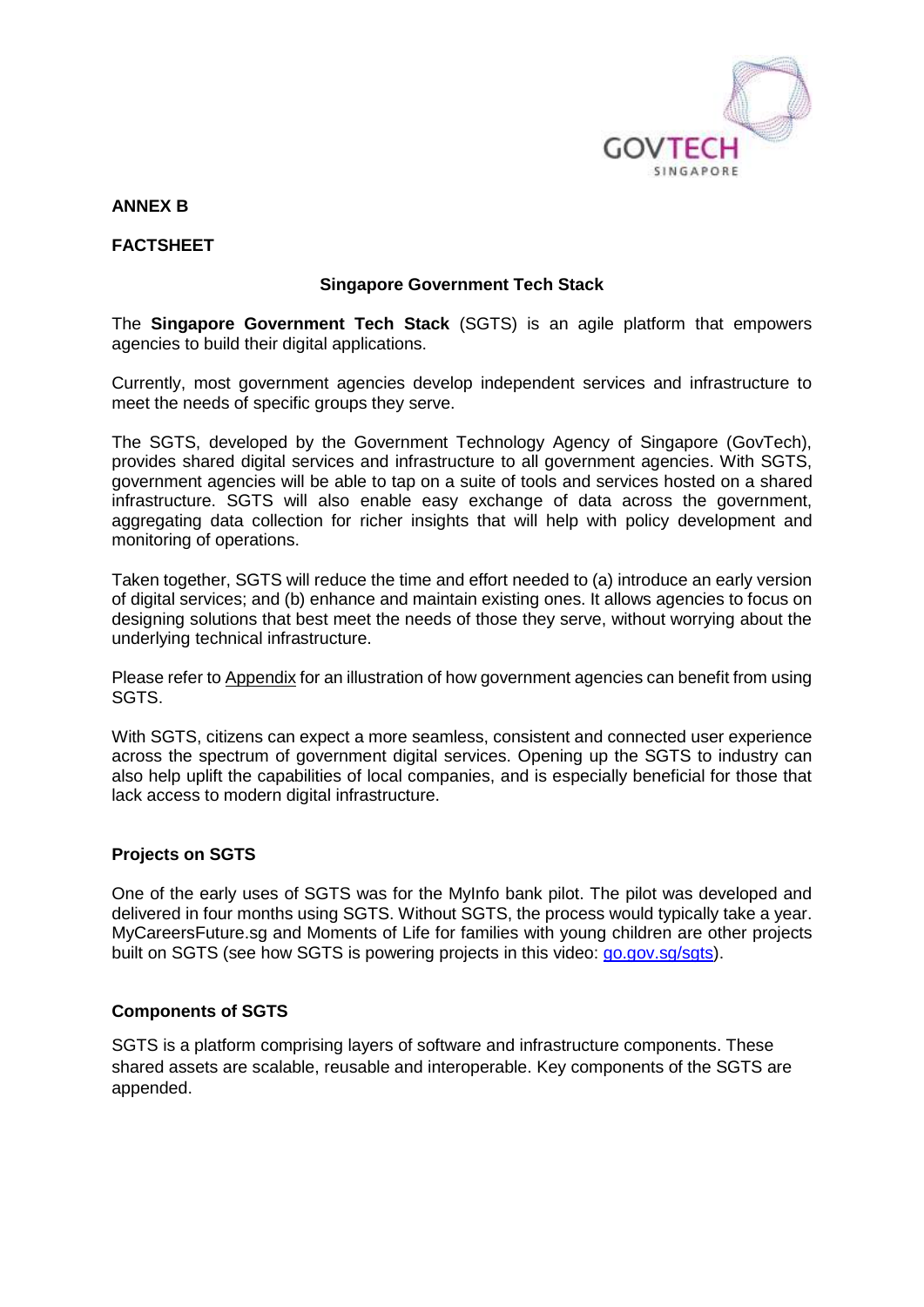

# **MICROSERVICES**

Production of the Castle Common services<br>that agencies utilise to build<br>applications such as the<br>National Digital Identity<br>for authentication.





## MIDDLEWARE

Software services such as<br>APEX (API Gateway) and<br>WOGAA (analytics) that allow for<br>rapid development, deployment,<br>testing and monitoring.